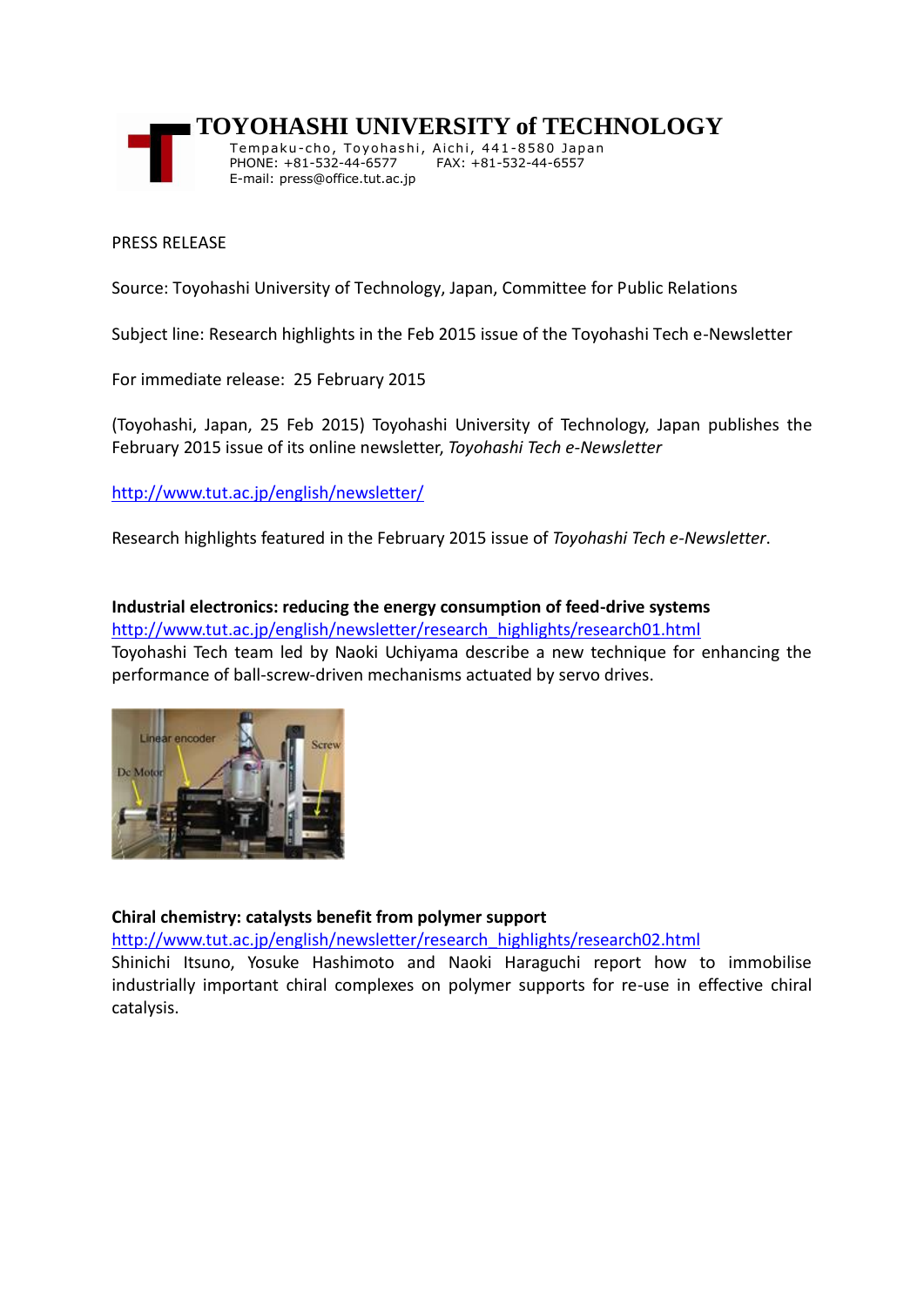

## **Novel stability concept in miniaturized jet flames**

[http://www.tut.ac.jp/english/newsletter/research\\_highlights/research03.html](https://www.tut.ac.jp/english/newsletter/research_highlights/research03.html)

Yuji Nakamura (Toyohashi University of Technology) and Akter Hossain (Hokkaido University) examined numerically the stability of miniature hydrogen jet diffusion flames inside microburners made from different materials.



#### **Materials science: enhancing the ductility of bulk metallic glasses**

[http://www.tut.ac.jp/english/newsletter/research\\_highlights/research04.html](https://www.tut.ac.jp/english/newsletter/research_highlights/research04.html) Toyohashi University of Technology and Tohoku University researchers report how mechanically-induced defects can counter this limitation and enhance the ductility of bulk metallic glasses. The study describes the results of differential scanning calorimetry [measurements on bulk metallic](http://tut-newsletter.dsstwt.jp/research_highlights/img/research04_img_01L.jpg) glass Zr50Cu40Al10.